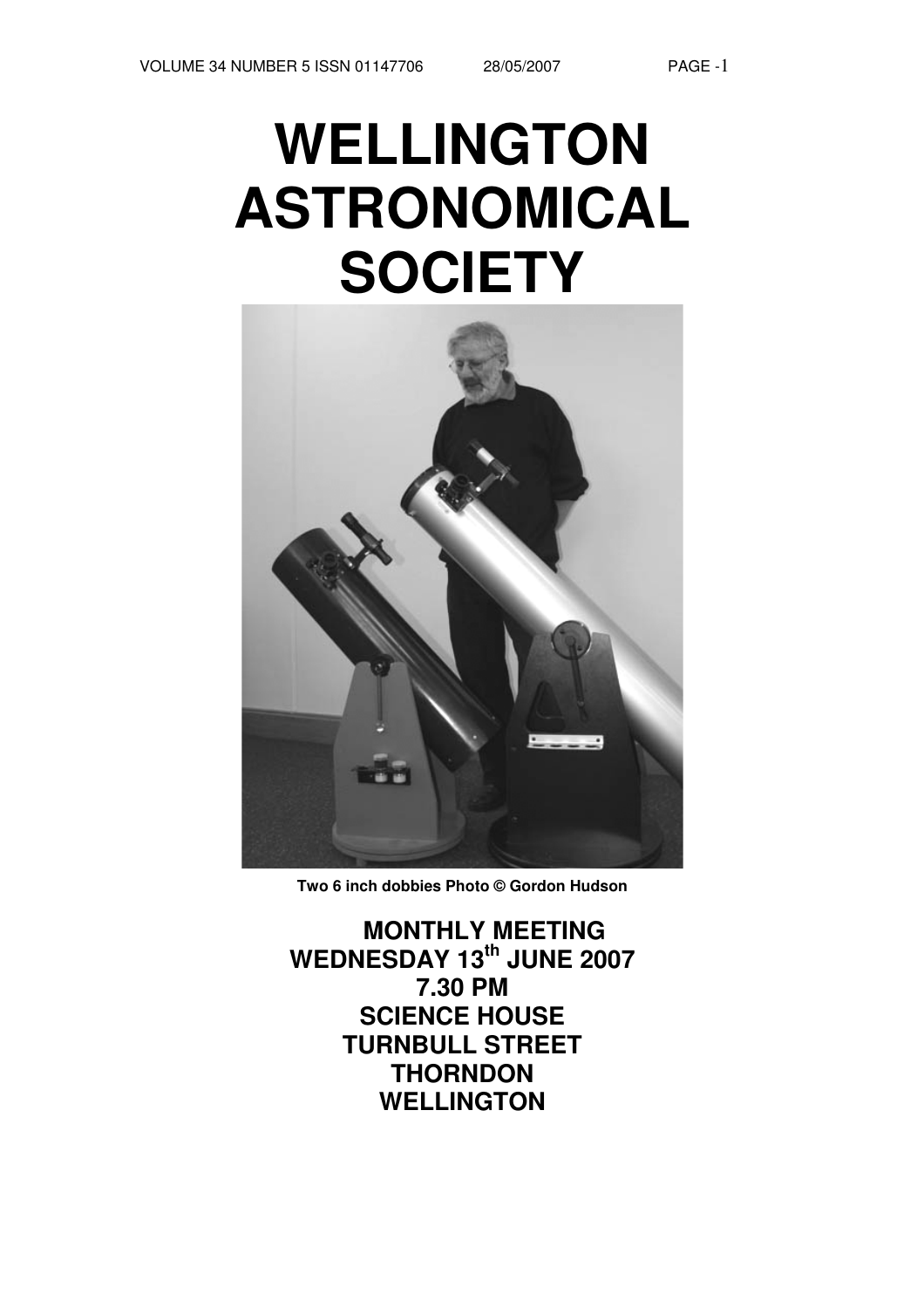| <b>CONTENTS</b>                                |         |                                            |         |  |  |
|------------------------------------------------|---------|--------------------------------------------|---------|--|--|
|                                                | Page    |                                            | Page    |  |  |
| Abstract for Monthly talk by Gordon<br>Hudson. | 2       | Upcoming star parties                      | 5       |  |  |
| <b>Thomas King Observatory</b>                 | 2       | Diary of Astronomical Phenomena            | $5 - 6$ |  |  |
| <b>Galactic Circle</b>                         | 2       | Council contact details                    | 6       |  |  |
| <b>Black Holes</b>                             | $2 - 3$ | How to receive your newsletter by<br>email | 6       |  |  |
| <b>RASNZ Conference</b>                        | $3 - 4$ | June Sky Map                               |         |  |  |
| What's in the sky in June                      | 4       | ASTRONZ ad                                 | 8       |  |  |

## **Caring for telescopes-Part 2- by Gordon Hudson.**

This month Gordon will present part 2 of "Telescopes" and teach some ways of collimating your telescope for optimum clarity and also share a few nifty ways of doing this essential task that he has discovered to be timesaving, easy, and yet still precise. He will also be showing a dvd that demonstrates the fully automated operation of the Kotipu Place Observatory including the photometry of variable stars.

## **Thomas King Observatory**

Although Carter Observatory is closed Ross Powell will be at the TKO every night suitable for observing between Wednesday and Saturday each week. Contact Ross Powell Ph 389- 9765, email rpowell@was.org.nz or Vicki Irons Ph 970-5215 email virons@was.org.nz for more details.

## **Galactic Circle Feature**

Galactic Circle will be on the third Wednesday in June between 4.30 and 6.30pm and will be held at the Kelburn Scout Hall due to the closure of Carter Observatory for redevelopment. The group is coordinated by Marilyn Head ph 389-0882 email marilyn@actric.gen.nz. We look forward to seeing you all there.

## **Black Holes**

Black holes are objects so dense that not even light can escape their gravity, and since nothing can travel faster than light, nothing can escape from inside a black hole. Black holes can be said to "come in all sizes", meaning that they have a wide range of masses. There are at least two different types of black holes - "stellar-size black holes" which form from the death of a very massive single star in a supernova explosion, and "supermassive black holes" in the centres of galaxies which have the mass of a few billion to hundreds of billions of solar masses. Black holes are fascinating objects where space and time become so warped that time practically stops in the vicinity of a black hole.

#### **Inevitable Mathematics**

Scientists believe that if an object reaches a particular distance from a black hole (the event horizon), it will inevitably be drawn into it. In mathematics, a similar situation can occur. Some mathematical expressions and operations will result in a numerical 'black hole' no matter where you start!

A. Follow the procedure below starting with a positive integer (number). We show you the results for the beginning values of 5 and 7.

| <b>Start with a Number</b>            |    |    |
|---------------------------------------|----|----|
| Multiply it by 6                      | 30 | 42 |
| Add 12 to the result                  | 42 | 54 |
| Divide by 3                           | 14 | 18 |
| Subtract twice the<br>original number |    |    |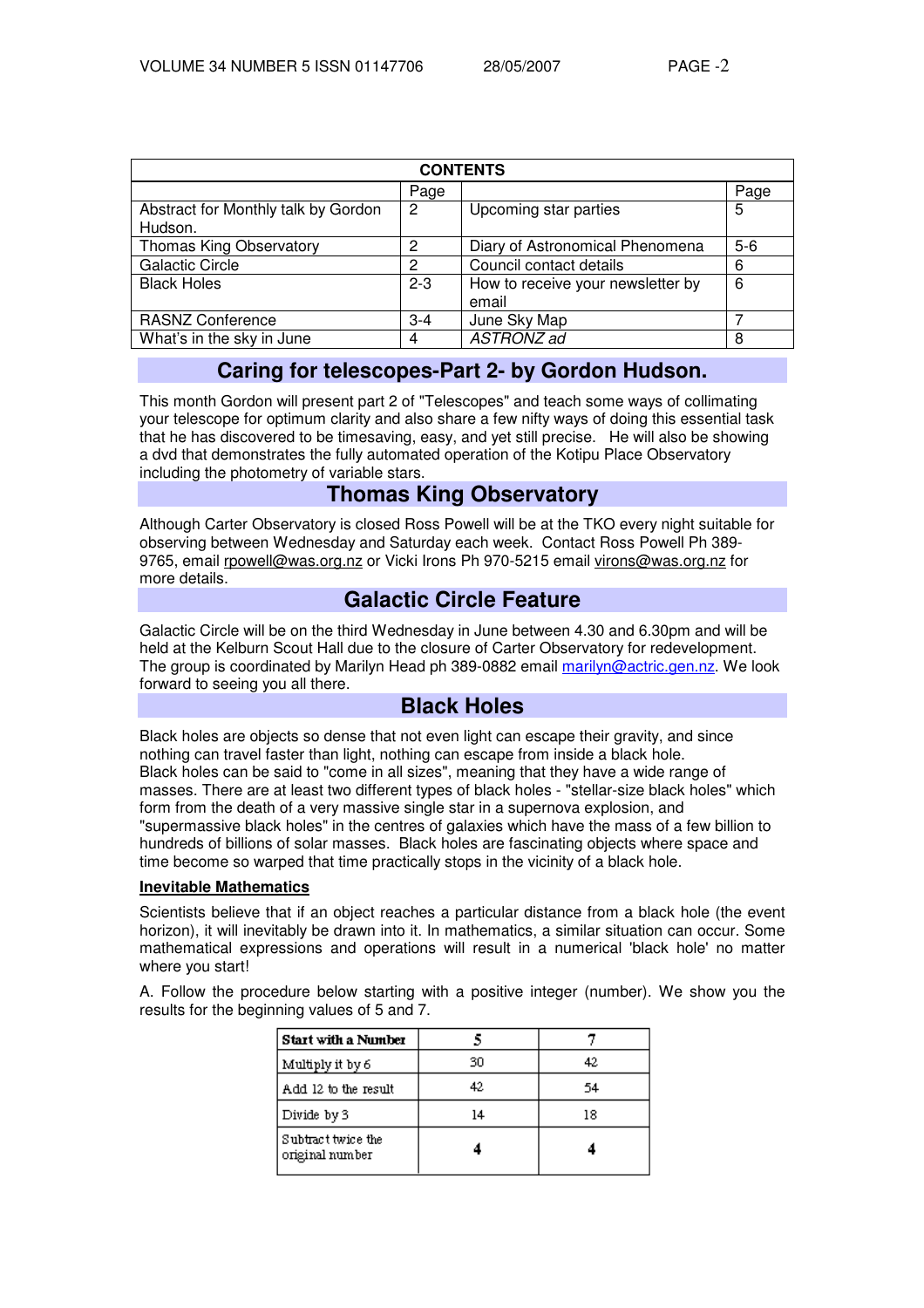Why does this always give the answer 4? Let us examine the steps.

Go through the procedure again with the starting value of "B".

| <b>Start with a Number</b>            |                            |
|---------------------------------------|----------------------------|
| Multiply it by 6                      | 6В.                        |
| Add 12 to the result                  | 6B + 12                    |
| Divide by 3                           | $(B + 12) / 3$ or $2B + 4$ |
| Subtract twice the<br>original number | $2B + 4 - 2B$ or 4         |

Notice that the final result is 4, regardless of the initial value. That is, all beginning numbers fall into the 'black hole' 4.

Now it is your turn. Can you create a numerical 'black hole' whose value is always 10?

#### **Aluminum Foil, Balloons, and Black Holes**

Model what happens when a star collapses into a black hole.



Materials:

- Round balloons
- Aluminium foil
- Kitchen scales (best if can measure to at least 0.1 grams)
- Cloth (or flexible plastic) tape measure
- Student worksheet
- 1. You are going to determine what radius, mass, and density it takes to make this aluminium foil balloon (that will represent a star) into a black hole.
- 2. Blow up the balloon until the diameter is about 15 cm, no larger. Tie off the end and measure its circumference. (Make sure you record all your measurements) This is the core of the star.
- 3. Cover the balloon with several sheets of aluminium foil. These layers of foil represent the outer layers of your "Model Star". Be generous with the foil and cover the balloon thoroughly at least twice. Use the kitchen scales to weigh your 'star'.

You are now ready to simulate the enormous mass of the star collapsing inward toward the core. Use your hands as the "Giant Hands of Gravity" and squeeze the balloon down until it pops. You will need to *gently* shape the aluminium foil back into a "sphere". Don't squash it too hard and record your measurements of the circumference and weight again.

No matter how small you see it you should see that the mass of the star stays the same. When a star explodes as a supernova or a super massive black hole gobbles up stars that have strayed too close, they don't just disappear – though they do end up in a black hole!

## **RASNZ Conference 2007, Auckland. Information taken from RASNZ email newsletter number 81, 21 May 2007.**

The 2007 RASNZ conference will be held from Friday 29 June to Sunday 1July. It is being hosted by the Auckland Astronomical Society. The venue will be the Quality Inn, 477 Great South Road, Manukau. This is 15 km to the south of Auckland City and within a few kilometres of Auckland Airport. The guest speaker for the conference will be Dr David Dunham, long-term president of IOTA, the International Occultation Timing Association. This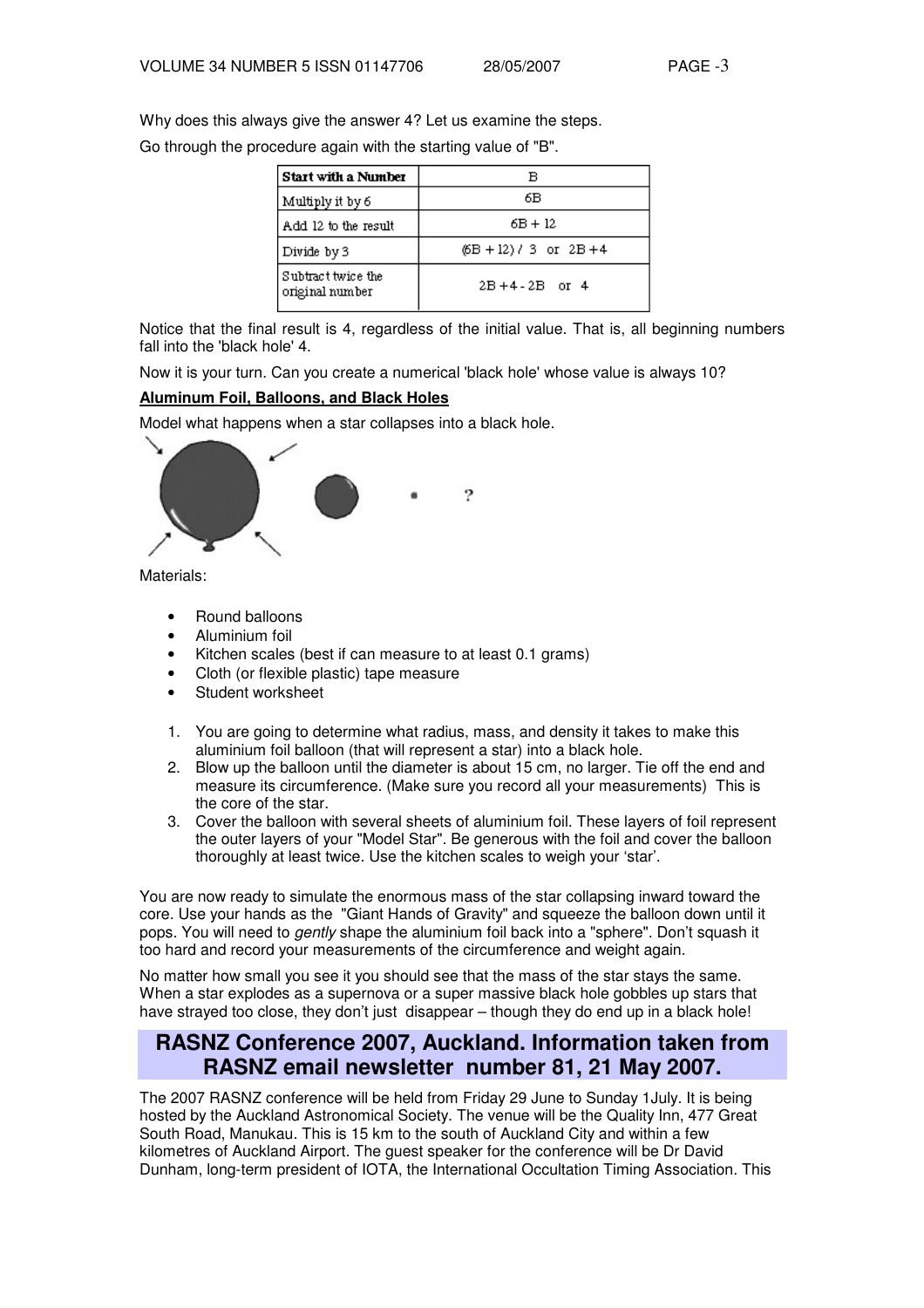year's Fellows' Lecture will be given by Dr Denis Sullivan. His topic is Astroseismology - the Science of Stellar Pulsation. Full details of the Conference programme and papers are posted on the RASNZ's website http://www.rasnz.org.nz/

## **What's in the Sky in June: Information provided courtesy Carter Observatory**

#### **Planets**

**June** is an excellent month for viewing the planets. Venus, Mars, Jupiter and Saturn will be visible for all of the month. Mercury will be visible for all but the very end of the month.

**Mercury** will be visible in the Western evening sky for all but the end of June. At the start of the month it sets at 18 26, by June 7 at 18 29 and at 17 08 by month's end. Mercury is in the constellation of Gemini. During June it very rapidly fades from 0.4 to 5.0.

**Venus** will be visible in the Western evening sky. At the start of the month it sets at 20 09 and at 20 34 by month's end. Venus starts the month in the constellation of Gemini, moving into Cancer on June 4 and finally into Leo on June 27. Its brilliant magnitude slightly increases from –4.3 to –4.4 during June.

**Saturn** will be visible for the first quarter of the night. At the start of the month it sets at 22 17 and at 20 37 by month's end. Saturn is in the constellation of Leo, in which it remains until September 2009. Its magnitude slightly fades from 0.5 to 0.6 during the month.

**Jupiter** will be visible for all of the night, except at the end of the night towards the end of June. At the start of the month it sets after Sunrise and at 05 59 by month's end. Jupiter is in the constellation of Ophiuchus, in which it remains until 2007 December. Its magnitude slightly fades from –2.6 its brightest for the year, to –2.5 by month's end.

**Mars** will be visible for the last quarter of the night. At the start of June it rises at 02 42 and at 02 36 by month's end. Mars start the month in the constellation of Pisces, moving into Aries on June 28. Its magnitude slightly brightens from 0.8 to 0.7 during the month.

All times are for Wellington unless otherwise stated. Other centres may vary by a few minutes.

#### **Phases of the Moon**

Full Moon – June 1 at 13 04, Last Quarter – June 8 at 23 43.New Moon – June 15 at 15 13. First Quarter – June 23 at 01 15.

## **Winter Solstice**

The Southern hemisphere Winter Solstice is at 06 06 on June 22. This is when the Sun is at its most Northerly point in the sky and therefore at its lowest altitude at the middle of the day in the Southern hemisphere. Mathematically this means that the longest night is June 21/22 and the shortest day is June 22. We say "mathematically", as the nights and days are longer or shorter than the adjacent nights and days by only a few seconds, whereas actual Sunrise and Sunset times can vary by up to 3 or 4 minutes due to atmospheric conditions. This large variation means that any of the nights or days around the Solstice could actually be the longest or shortest.

#### **Occultation of Antares by the Moon on June 28**

| The bright star Antares will be occulted by the | The Moon is 2 days before Full Moon, which |          |
|-------------------------------------------------|--------------------------------------------|----------|
| Moon in the evening of June 28. The             | will make Antares difficult to see.        |          |
| following table gives the time of the           | Disappear                                  | Reappear |
| disappearance (D) and of the reappearance       | (D)                                        | (R)      |
| (R), in New Zealand Standard Time (NZST).       | h m                                        | h m      |
| These times are given to the nearest minute.    | 18 05                                      | 19 14    |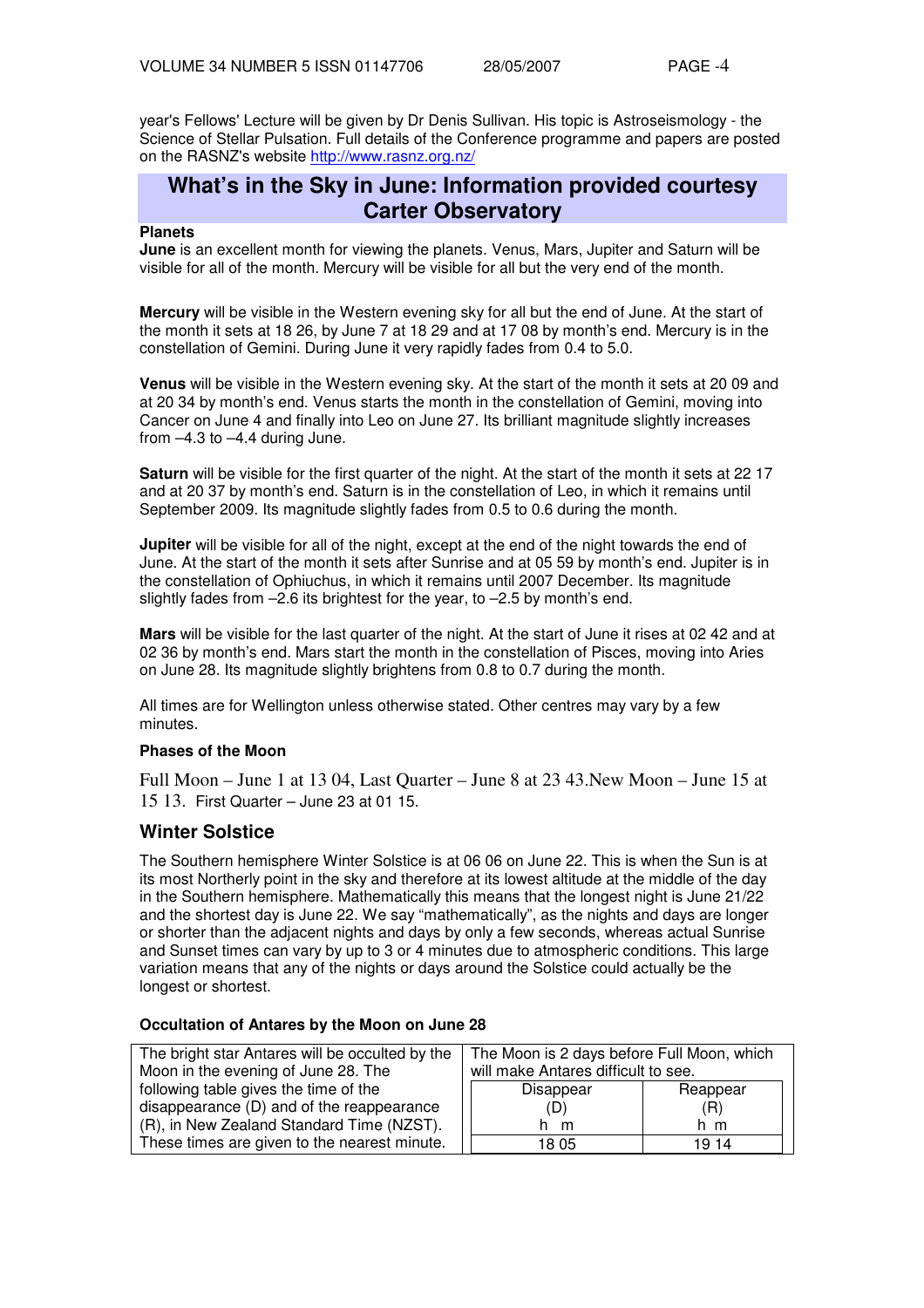### **Comets and Meteor Showers**

No bright **comets** or significant meteor showers are predicted to be visible during June.

## **Upcoming Star Parties**

The Gifford Observatory star party is being held on Saturday June 16<sup>th</sup>. The contact person is Duncan Hall. His contact number is 021 615 905021 450-882

Pauatahanui Star Party will be held on Saturday June 23<sup>rd</sup>. Observing will commence after dark. The Phone number at Pauatahanui is 021-102-6056.

**Please note that mobile charges may apply when you phone some of these numbers**

## **Diary of Astronomical Phenomena: Information provided courtesy Carter Observatory**

- June 1 Full Moon at 13 04.
	- 2 Jupiter 6°N of Moon at 00 00.
	- 2 Mercury at greatest Easterly elongation from the Sun (23°) at 22 00.
	- 6 Jupiter at opposition (on the opposite side of the Earth to the Sun) at 11 00.
	- 9 Venus at greatest Easterly elongation from the Sun (45°) at 15 00.
	- 13 Moon at perigee (closest to the Earth) at 05 00. (Distance = 0.0024317 AU = 363,780 km).
	- 15 New Moon at 15 13.
	- 16 Mercury stationary against the background stars at 04 00, as its motion changes from an Easterly to a Westerly direction. - Matariki Celebration begins
	- 19 Saturn 0.4° S of Moon at 20 00.
	- 22 Winter solstice at 06 06.
	- 25 Moon at apogee (furthest from the Earth) at 02:00 (Distance =  $0.0027042$  AU =  $404,540$ km).
	- 28 Occultation of Antares but the Moon at ~18 00. (See above).
	- 28 Jupiter 6°N of Moon at 02 00.
	- 29 Mercury in inferior conjunction (between the Earth and Sun) at 07 00.

#### **Sunrise/Sunset**

Alongside are Sunrise and Sunset times for each Monday of the month for Wellington. The table also gives the time of Transit (Trans), the maximum Altitude (Alt) and the Azimuth (Az). The time of transit is when the Sun crosses the local North-South meridian from East to West. At the time of transit, shadows will point South. The transit time is also the time at which the Sun is at its maximum altitude (Alt). Assuming your horizon is at sea level, the Azimuth is the position on the horizon where the Sun rises or sets. The angle is measured from true North (not magnetic North), towards the East for Sunrise and towards the West for Sunset.

An azimuth of 90°, for Sunrise, means the Sun rises exactly in the East and for Sunset the Sun sets exactly in the West.For azimuths less than 90°, the Sun rises to the North of East and sets to the North of West (Winter months). For azimuths greater than 90°, the Sun rises to the South of East and sets to the South of West (Summer months). Other New Zealand centres may differ slightly from Wellington below.

| Date | <b>Rise</b> | <b>Set</b> | <b>Trans</b> | Alt       |
|------|-------------|------------|--------------|-----------|
| Jun  | H M         | H M        | H M          | $\bullet$ |
|      | 07 39       | 16 59      | 12 19        | 26        |
| 11   | 07.43       | 16 58      | 12 20        | 26        |
| 18   | 07 46       | 16 58      | 12 22        | 25        |
| 25   | 48          | 16 59      | 12 23        | 25        |

#### **Moonrise/Moonset**

The table on the next page gives the Moonrise and Moonset times for Wellington for the month. The times for other New Zealand centres may deviate by up to 30 minutes, and this difference will vary during the month. (Unfortunately it is not possible to estimate this difference by consulting the Sunrise and Sunset tables above as the Sun differences between Auckland, Wellington, Christchurch and Dunedin bear little resemblance to the Moon differences because of the Moon's declination).

In the table, we include the Azimuth (Az) that the Moon rises and sets on the horizon. It assumes your horizon is sea level. Azimuth is measured in degrees from True North (not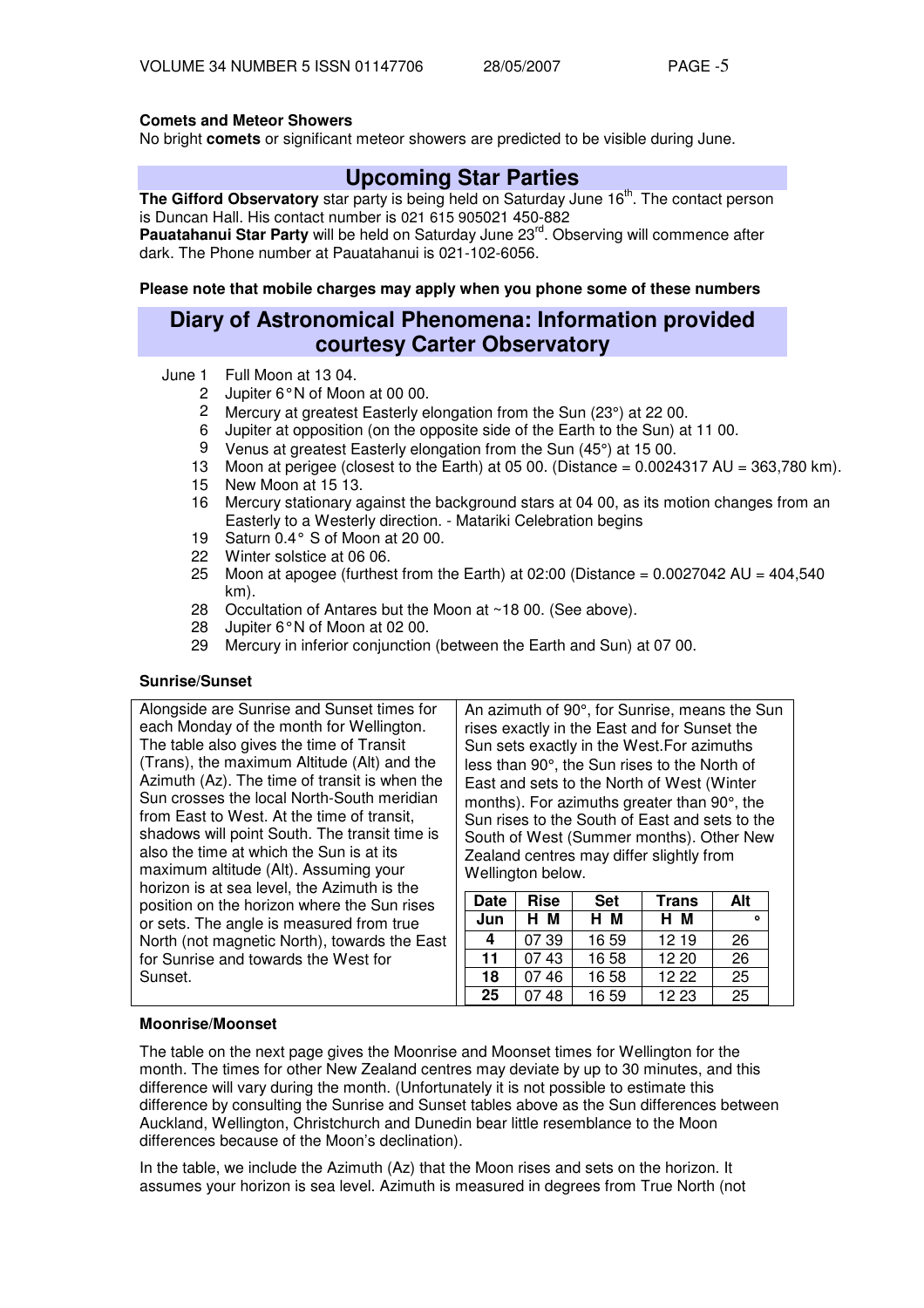Magnetic North) either towards East or West depending on whether it is for Moonrise or Moonset. So for an Azimuth of 90°, the Moon will rise exactly in the East and set exactly in the West. For Azimuths less than 90°, the Moon will rise to the North of East and set to the North of West. Similarly, for Azimuths greater than 90°, the Moon will rise to the South of East and set to the South of West.

| Date         | <b>Rise</b> | Az  | <b>Set</b> | Date | <b>Rise</b> | Az | <b>Set</b> | <b>Date</b> | <b>Rise</b> | Az  | <b>Set</b> |
|--------------|-------------|-----|------------|------|-------------|----|------------|-------------|-------------|-----|------------|
| Jun          | M<br>н      | ۰   | M<br>H.    | Jun  | М<br>н      | ۰  | M<br>н     | Jun         | м<br>н      | ۰   | НM         |
|              | 16 36       | 128 | 0747       | 11   | 02 42       | 77 | 13 43      | 21          | 43<br>11    | 81  | 23 22      |
| $\mathbf{2}$ | 17 25       | 130 | 08 48      | 12   | 03 59       | 68 | 14 12      | 22          | 12 03       | 89  |            |
| 3            | 18 23       | 129 | 09 43      | 13   | 05 18       | 61 | 14 48      | 23          | 12 21       | 97  | 00 23      |
| 4            | 19 28       | 126 | 10 30      | 14   | 06 38       | 55 | 15 33      | 24          | 1241        | 104 | 01 24      |
| 5            | 20 38       | 120 | 11 09      | 15   | 07 54       | 52 | 16 30      | 25          | 1302        | 111 | 02 25      |
| 6            | 21 50       | 113 | 11<br>41   | 16   | 08 57       | 52 | 1737       | 26          | 13 26       | 118 | 03 27      |
| 7            | 23 02       | 105 | 1208       | 17   | 09 48       | 55 | 1849       | 27          | 1356        | 123 | 04 31      |
| 8            | $---$       | 99  | 12 32      | 18   | 1027        | 60 | 20 02      | 28          | 14 32       | 127 | 05 36      |
| 9            | 00 14       | 96  | 1255       | 19   | 1058        | 67 | 13<br>21   | 29          | 15 18       | 129 | 06 38      |
| 10           | 01 27       | 86  | 13 18      | 20   | 22<br>11    | 74 | 22 19      | 30          | 16 14       | 129 | 07 36      |

More acurate astronomical information for specific locations both in New Zealand and overseas is available from Carter Observatory but there may be a charge for this information.

## **COUNCIL OF THE WELLINGTON ASTRONOMICAL SOCIETY INC. P.O.Box 3126 Wellington**

### Website at http://astronomy.wellington.net.nz

| President         | Ross Powell        | Ph 389-9765     | rpowell@was.org.nz   |
|-------------------|--------------------|-----------------|----------------------|
| Vice-President    | Vicki Irons        | Ph 970-5215     | virons@was.org.nz    |
| Newsletter Editor | Brenda Johnston    | Ph 478-9008     | biohnston@was.org.nz |
| Trsr/mmbrship     | Lesley Hughes      | Ph 472 5086     |                      |
| Education/library | Vicki Irons        | Ph. 970-5215    | virons@was.org.nz    |
| Committee         | <b>Bill Parkin</b> | Ph 472 5086     |                      |
|                   |                    | 027 642-7093(m) |                      |
|                   | Murray Forbes      | Ph 970-4654     | mforbes@was.org.nz   |
|                   | Edwin Rodley       | Ph 463-6992(w)  | edwinrod@was.org.nz  |
|                   |                    | 021-124-6513    |                      |
|                   |                    |                 |                      |

## **How to receive your WAS newsletter by email**

At our last AGM, the incoming council was asked to set up a system where WAS members could receive their newsletter over the internet (rather than by post).if you wish to receive your newsletters this way, then please send an email to ;newsletter-subscribe@was.org.nz with your full name in the body of the email (a subject line is not required).I need your name in the email as it is not clear from some email addresses who the email is actually coming from.

You should then receive an automatic reply, asking you to confirm you want to subscribe (and to check your email address is okay). I (as moderator) will then get a request to subscribe you. After I okay your subscription you should get another message telling you it's been done. When each newsletter becomes available, I will email a short message to all subscribers to that effect and provide a link to the newsletter. In this way you can download the newsletter at your own convenience. The newsletters will be in pdf format, and are typically 1 - 2MB in size.

Note that this is only intended for current WAS members, which is why I have to okay each subscription request. The only exceptions will be for companies that advertise in the newsletter or other astronomical societies that swap newsletters with us. Further note that for the first few months you will also continue to receive your newsletter in the post. Once we're confident the system is working well, you will only receive the newsletter via email.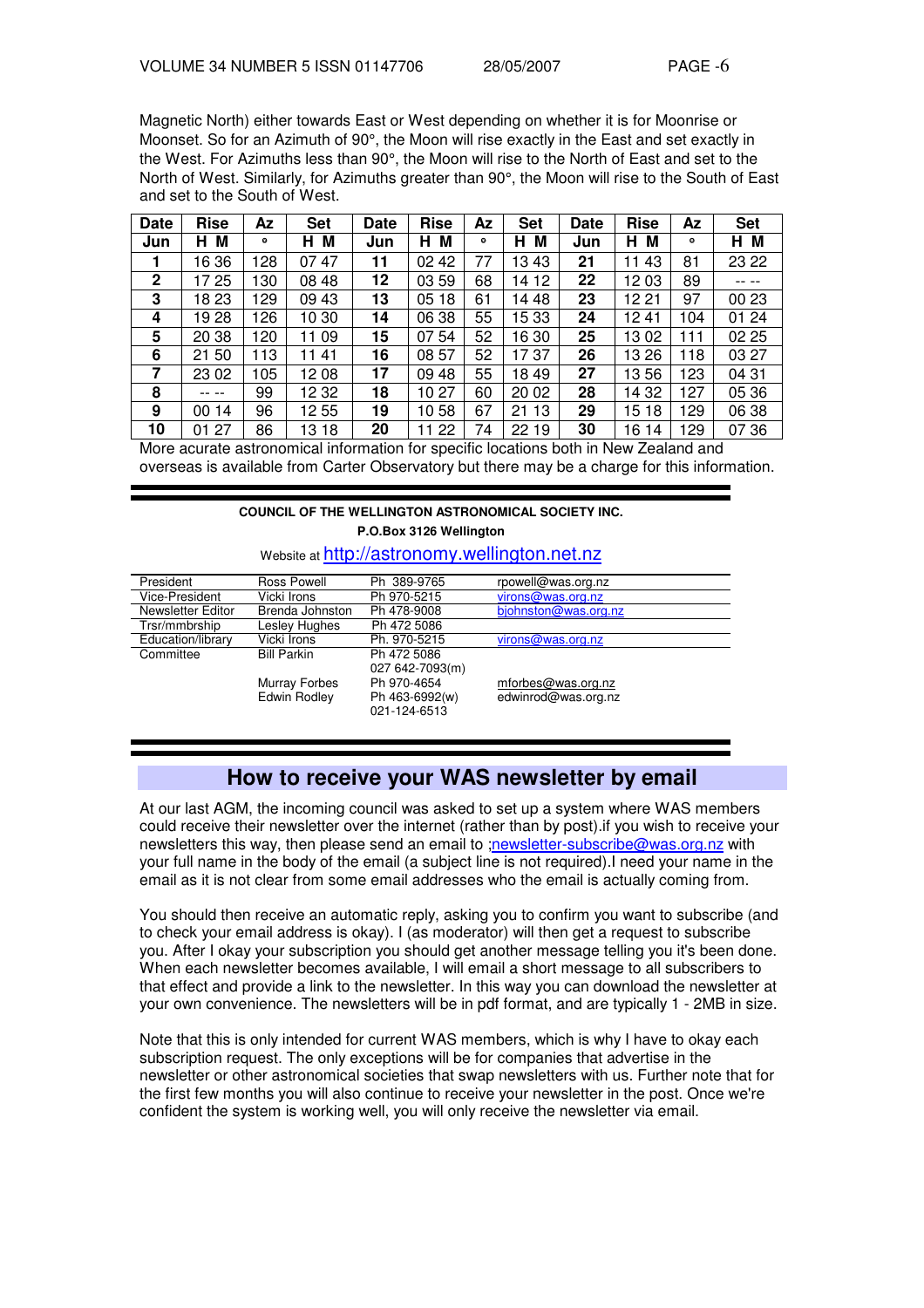## **SKY MAP PROVIDED BY CARTER OBSERVATORY**

This chart shows the sky as it appears at about 21:00 for ~June 15.



#### **How To Use the Sky Charts**

To use the sky chart hold it up to the sky so that the direction in which you are looking is at the lower edge of the map. For example, if you are looking at the western horizon then the map should be held so that the "WEST" label is at the lower edge. The altitude and direction of the stars and planets will then be correctly shown. The centre of the chart will be directly overhead. The above chart is for 21:00 NZST, but other month's charts, from previous WAS Newsletters, can be used at other times of the night. The table below indicates which month's chart, from back copies, can be used at other times during this month.

| For this time of the night:   17:00   19:00   23:00   01:00   03:00   05:00   07:00 |  |  |  |  |
|-------------------------------------------------------------------------------------|--|--|--|--|
| Use this month's charts:   Apr.   May.   Jul.   Aug.   Sep.   Oct.   Nov.           |  |  |  |  |

Note that although the stars will be correctly positioned, the planets will not be correct as they move against the background stars from month to month